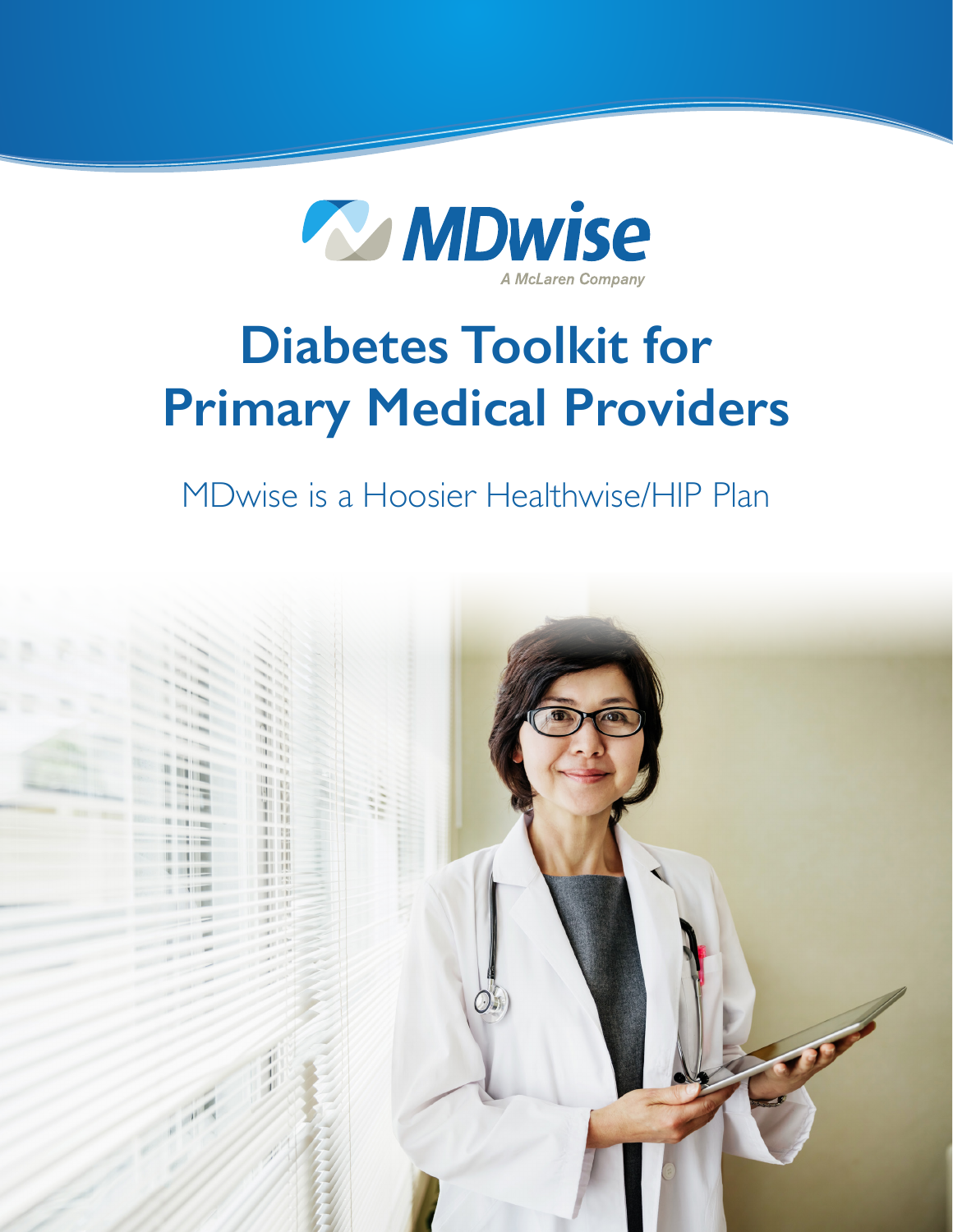

## ADA Standards of Care for Members with Diabetes

| <b>STANDARD OF CARE</b>                                      | <b>WHAT IS THIS?</b><br><b>WHY IS IT IMPORTANT?</b>                                                                                                                                                                                               | <b>HOW OFTEN SHOULD THIS</b><br><b>BE DONE?</b>                                                                                                                                                                                                                                                                                                        | <b>ADA RECOMMENDATIONS</b><br><b>OR TREATMENT GOALS</b>                                                                                                                                                                                                                                                |
|--------------------------------------------------------------|---------------------------------------------------------------------------------------------------------------------------------------------------------------------------------------------------------------------------------------------------|--------------------------------------------------------------------------------------------------------------------------------------------------------------------------------------------------------------------------------------------------------------------------------------------------------------------------------------------------------|--------------------------------------------------------------------------------------------------------------------------------------------------------------------------------------------------------------------------------------------------------------------------------------------------------|
| <b>HBA1-C TESTING</b>                                        | This test shows the average amount of glucose in<br>the blood over the last 2-3 months and indicates if a<br>person's diabetes is under control.                                                                                                  | Test HbA1c every 6 months if the patient is in good<br>control and at least twice a year.                                                                                                                                                                                                                                                              | The recommended level is $<$ 7.0% when appropriate for<br>the patient.                                                                                                                                                                                                                                 |
| <b>LDL-C TESTING</b><br>OR A LIPID PANEL                     | Keeping low density lipid cholesterol (LDL-C) under<br>control is recommended to decrease the incidence of<br>heart attack and strokes. Completion of this test is the<br>most-often used indicator of quality care for persons<br>with diabetes. | LDL-C testing should be done annually. While a fasting<br>lipid profile is the preferred way to test a member,<br>a non-fasting direct measurement of LDL-C can be<br>performed to determine if treatment for hyperlipidemia<br>is required.                                                                                                           | The LDL cholesterol goal is $<$ 100 mg/dL.                                                                                                                                                                                                                                                             |
| <b>BLOOD PRESSURE &amp;</b><br><b>CONTROL OF B/P</b>         | High blood pressure leads to strokes, kidney and<br>heart damage.                                                                                                                                                                                 | Blood pressure should be checked at every visit.                                                                                                                                                                                                                                                                                                       | Control hypertension with ACE/ARB and/or other<br>medication as appropriate. Treat to a blood pressure of<br>$<$ 130/80 mmHg.                                                                                                                                                                          |
| <b>SCREENING FOR KIDNEY</b><br><b>DISEASE OR NEPHROPATHY</b> | Several interventions can reduce the risk and slow<br>the progression of renal disease for people who<br>have diabetes                                                                                                                            | Perform an annual test to assess urine albumin excretion<br>in type $\perp$ DM patients with a duration of $\geq$ 5 years of<br>diabetes and in all type 2 DM patients upon diagnosis.<br>An annual urine screening for microalbuminuria is<br>recommended, if appropriate. Measure serum creatinine<br>at least annually in all adults with diabetes. | Treatment with ACE inhibitors or ARBs should<br>be used in the non-pregnant patient with microor<br>macroalbuminuria. Referral to a nephrologist may be<br>indicated when nephropathy is present.                                                                                                      |
| <b>DILATED RETINAL EYE</b><br><b>EXAM</b>                    | A dilated eye exam can detect early disease, which<br>allows early treatment which is important in an effort<br>to prevent blindness.                                                                                                             | A dilated retinal eye exam should be done on an<br>annual basis.                                                                                                                                                                                                                                                                                       | Refer members with diabetes to an optometrist or<br>ophthalmologist every year or perform dilated retinal<br>exams in your office.                                                                                                                                                                     |
| <b>TESTING FOR NEUROPATHY</b><br>& FOOT EXAMINATIONS         | Persons with diabetes may lose sensation in their feet<br>and not notice a potential problem. Teaching self-foot<br>inspection and care allows early treatment of problems.                                                                       | For all patients with diabetes, perform an annual<br>comprehensive foot examination to identify risk factors<br>for ulcers or amputations. Have the patient remove their<br>socks and shoes at each visit, so a quick foot exam can<br>be completed.                                                                                                   | A foot exam should include inspection, assessment of<br>foot pulses and testing for loss of protective sensation<br>with a 10-g monofilament, a tuning fork or by pinprick<br>sensation. Testing of ankle reflexes should also be<br>performed. Refer to podiatry as needed.                           |
| <b>HEALTH MAINTENANCE</b><br><b>OR WELLNESS EXAM</b>         | Preventive health care is the cornerstone of prevention<br>of diabetes complications.                                                                                                                                                             | Provide preventive health care at every visit as needed.<br>Check to see if your member needs testing at each visit.                                                                                                                                                                                                                                   | An annual health maintenance exam is recommended,<br>as well as continuing medical care for diabetes.                                                                                                                                                                                                  |
| <b>IMMUNIZATIONS</b>                                         | Influenza, Pneumococcal and Hepatitis B vaccines<br>prevent life threatening illnesses in persons<br>with diabetes.                                                                                                                               | Check vaccine status at every visit, and reach out to<br>members to get an annual flu shot before the flu season.<br>Administer Pneumococcal vaccines and a Hepatitis B<br>series as indicated.                                                                                                                                                        | Provide annual flu vaccine for diabetic members > 6<br>months old. One lifetime pneumococcal vaccine with<br>revaccination at 65 years old if last vaccine was $\geq 5$<br>years ago. Complete a Hepatitis B series for all < 60<br>years old or at provider's discretion if > 60 years old.           |
| <b>NUTRITION EDUCATION</b>                                   | Learning to monitor carbohydrates is a key strategy<br>to help people with diabetes control their blood sugar<br>levels. Nutrition education is an essential component of<br>self-management and control of diabetes.                             | Inquire about your patient's past participation in<br>nutrition and self-management classes. As self-<br>management skills improve, complications can be<br>prevented. Refresher courses for diabetes education<br>should be considered.                                                                                                               | Upon diagnosis, a person with diabetes should receive<br>individual nutrition therapy, preferably by a registered<br>dietician. Ongoing education about nutrition and self<br>management should be offered. Adolescents may benefit<br>from annual nutrition education and self management<br>classes. |

THE COMPLETE ADA STANDARDS OF CARE CAN BE FOUND AT: [http://care.diabetesjournals.org/content/36/Supplement\\_](http://care.diabetesjournals.org/content/36/Supplement_1/S11.full)1/S11.full HHW-HIPP0256 (5/13)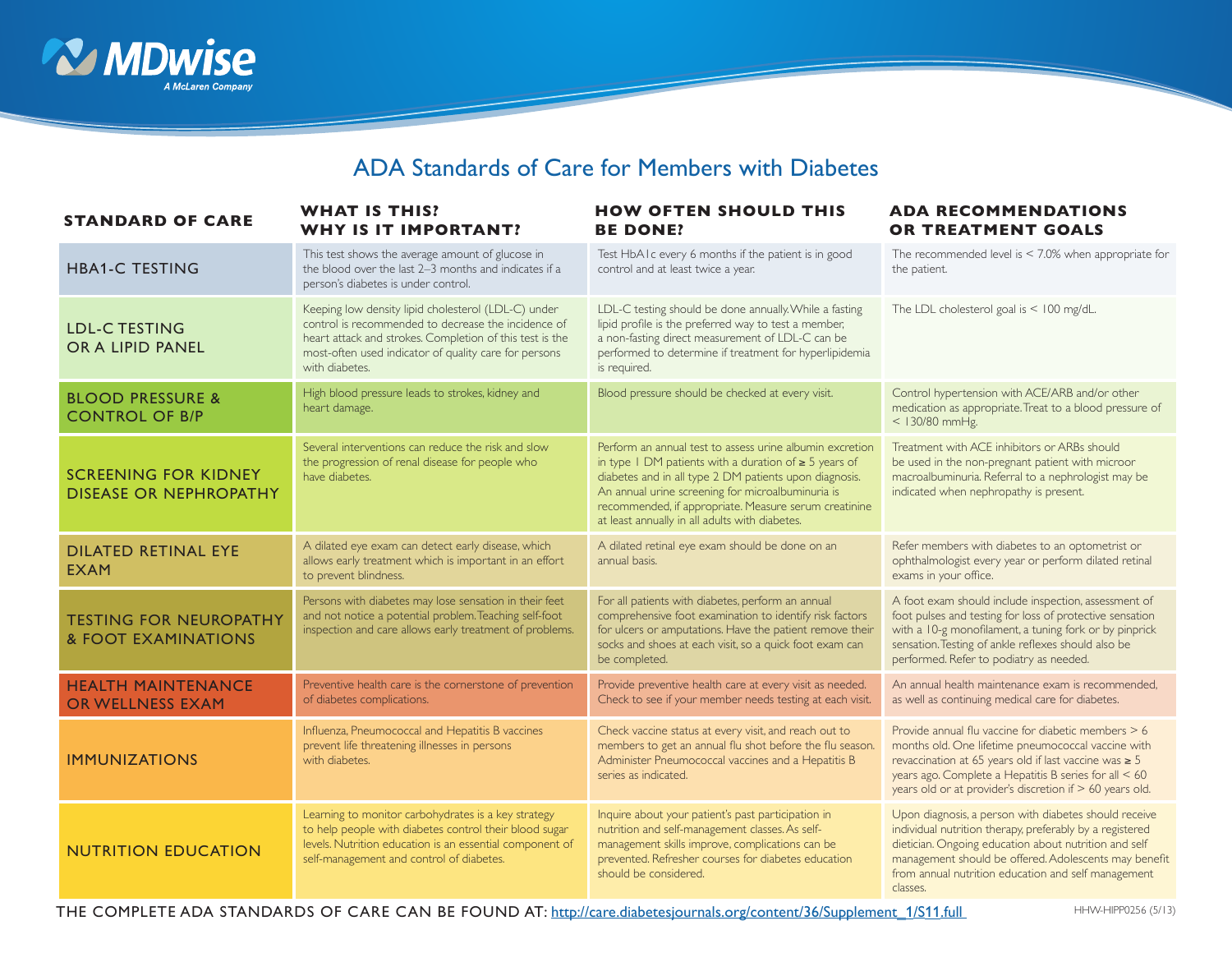



## MDwise Case and Care Managers Provide Physician Support By Helping Manage Members with Chronic Conditions

The goal of INcontrol, the MDwise disease and care management program, is to work with our practitioners and members to improve quality of care and to promote optimal outcomes. Practitioners and members can access the program's written materials on our website at [MDwise.org/INcontrol](http://MDwise.org/INcontrol). It is our hope that practitioners will utilize this information as an additional resource for their MDwise patients with chronic conditions and special health needs. Members can also use this information to learn more about their condition. Providers are welcome to refer members to our INcontrol program for prompt follow-up and reinforcement of key disease information.

The care management referral form is now online. The online form is for members, providers and caregivers to request care management, case management and specific disease management services. Please visit [MDwise.org/cmdm-referral](http://mdwise.org/cmdm-referral) to complete the online referral.

#### Members with the following diagnoses are eligible to participate in the MDwise INcontrol program:

- Attention Deficit Hyperactivity Disorder (ADHD)
- Asthma
- Congestive Heart Failure (CHF)
- Chronic Kidney Disease (CKD)
- **Chronic Obstructive Pulmonary** Disease (COPD)
- Coronary Artery Disease (CAD)
- **Depression**
- **Diabetes**
- Pervasive Developmental Disorder (PDD)
- **Pregnancy**

#### How do case and care managers assist the provider and member with quality of care goals?

- Promote member self-management by engaging the member in development of goals
- Promote active engagement of those who support the member (providers, family, caregivers) in care plan development
- Connect members to appropriate medical, behavioral and social services to maintain needed care delivery
- Empower members to make quality health care decisions
- Work one-on-one with high risk qualifying members to assist them in gaining control of their disease
- Appropriate exchange of member's health information between MDwise and the member's PMP, specialty care, behavioral health and ancillary care providers to ensure seamless delivery of care
- Member education about their chronic condition and how to avoid complications
- Assist with lifestyle issues affecting members, such as referral to smoking cessation courses or educational classes
- Assist the member with transportation needs
- Find specialists and obtain appointments for specialty services within the member's network
- Review medications prescribed and help the member understand how to take medications appropriately
- Counsel members who visit the ER frequently, educating them about calling their PMP office or NURSEon-call service before going to the ER to see if an ER visit is necessary or if it can wait until the next office day
- Provide routine contact with the member to assess their compliance with their plan of care and offer education and support as indicated
- Provide feedback to the provider when a member is at risk for deterioration or hospitalization due to non-compliance

#### *If you have any questions, please contact us toll-free at 1-800-356-1204 or 317-630-2831 in the Indianapolis area.*